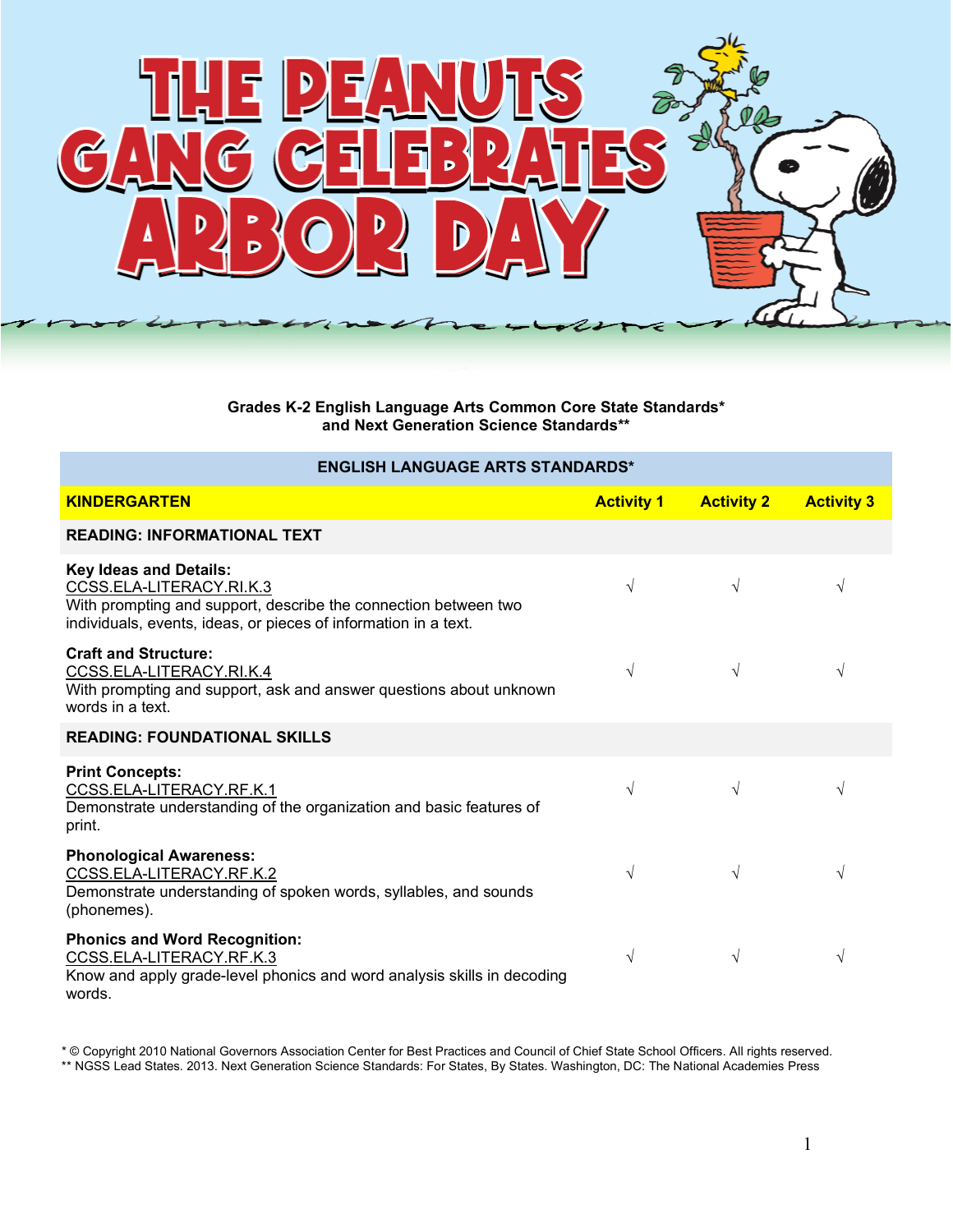| <b>WRITING</b> |  |
|----------------|--|
|                |  |

| <b>Research to Build and Present Knowledge:</b><br>CCSS.ELA-LITERACY.W.K.8<br>With guidance and support from adults, recall information from<br>experiences or gather information from provided sources to answer a<br>question.                     | $\sqrt{}$         | $\sqrt{ }$        | $\sqrt{}$         |
|------------------------------------------------------------------------------------------------------------------------------------------------------------------------------------------------------------------------------------------------------|-------------------|-------------------|-------------------|
| <b>SPEAKING &amp; LISTENING</b>                                                                                                                                                                                                                      |                   |                   |                   |
| <b>Comprehension and Collaboration:</b><br>CCSS.ELA-LITERACY.SL.K.1<br>Participate in collaborative conversations with diverse partners about<br>kindergarten topics and texts with peers and adults in small and larger<br>groups.                  | $\sqrt{}$         | $\sqrt{}$         | $\sqrt{}$         |
| CCSS.ELA-LITERACY.SL.K.2<br>Confirm understanding of a text read aloud or information presented<br>orally or through other media by asking and answering questions about<br>key details and requesting clarification if something is not understood. | $\sqrt{}$         | $\sqrt{}$         | $\sqrt{}$         |
| Presentation of Knowledge and Ideas:<br>CCSS.ELA-LITERACY.SL.K.4<br>Describe familiar people, places, things, and events and, with prompting                                                                                                         | $\sqrt{}$         | $\sqrt{}$         | $\sqrt{}$         |
| and support, provide additional detail.<br>CCSS.ELA-LITERACY.SL.K.5<br>Add drawings or other visual displays to descriptions as desired to<br>provide additional detail.                                                                             |                   | $\sqrt{}$         | $\sqrt{}$         |
| CCSS.ELA-LITERACY.SL.K.6<br>Speak audibly and express thoughts, feelings, and ideas clearly.                                                                                                                                                         | $\sqrt{}$         | $\sqrt{}$         | $\sqrt{}$         |
| <b>LANGUAGE</b>                                                                                                                                                                                                                                      |                   |                   |                   |
| <b>Conventions of Standard English:</b><br>CCSS.ELA-LITERACY.L.K.1<br>Demonstrate command of the conventions of standard English grammar<br>and usage when writing or speaking.                                                                      | $\sqrt{}$         | $\sqrt{}$         | $\sqrt{}$         |
| CCSS.ELA-LITERACY.L.K.2<br>Demonstrate command of the conventions of standard English<br>capitalization, punctuation, and spelling when writing.                                                                                                     | $\sqrt{}$         | $\sqrt{}$         | $\sqrt{}$         |
| <b>Vocabulary Acquisition and Use:</b><br>CCSS.ELA-LITERACY.L.K.4<br>Determine or clarify the meaning of unknown and multiple-meaning<br>words and phrases based on kindergarten reading and content.                                                | V                 |                   | V                 |
| <b>FIRST GRADE</b>                                                                                                                                                                                                                                   | <b>Activity 1</b> | <b>Activity 2</b> | <b>Activity 3</b> |
| <b>READING: INFORMATIONAL TEXT</b>                                                                                                                                                                                                                   |                   |                   |                   |
| <b>Key Ideas and Details:</b><br>CCSS.ELA-LITERACY.RI.1.1                                                                                                                                                                                            |                   |                   |                   |

Ask and answer questions about key details in a text. CCSS.ELA-LITERACY.RI.1.3 Describe the connection between two individuals, events, ideas, or pieces of information in a text. √ √ √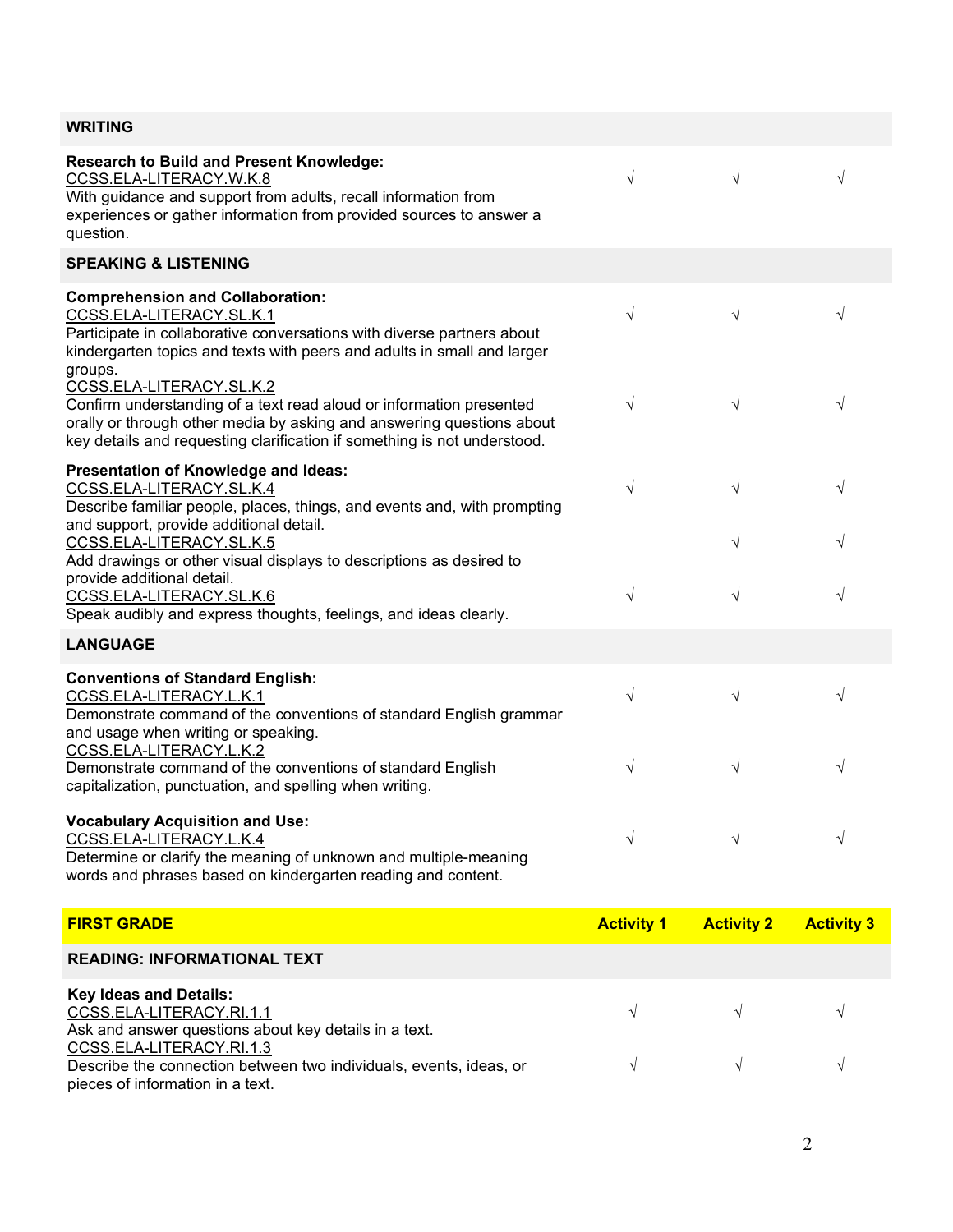| <b>Craft and Structure:</b><br>CCSS.ELA-LITERACY.RI.1.4<br>Ask and answer questions to help determine or clarify the meaning of<br>words and phrases in a text.                                                                  | $\sqrt{}$ | $\sqrt{ }$ | $\sqrt{ }$ |
|----------------------------------------------------------------------------------------------------------------------------------------------------------------------------------------------------------------------------------|-----------|------------|------------|
| <b>READING: FOUNDATIONAL SKILLS</b>                                                                                                                                                                                              |           |            |            |
| <b>Print Concepts:</b><br>CCSS.ELA-LITERACY.RF.1.1<br>Demonstrate understanding of the organization and basic features of<br>print.                                                                                              | $\sqrt{}$ | $\sqrt{}$  | V          |
| <b>Phonological Awareness:</b><br>CCSS.ELA-LITERACY.RF.1.2<br>Demonstrate understanding of spoken words, syllables, and sounds<br>(phonemes).                                                                                    | $\sqrt{}$ | $\sqrt{}$  | $\sqrt{}$  |
| <b>Phonics and Word Recognition:</b><br>CCSS.ELA-LITERACY.RF.1.3<br>Know and apply grade-level phonics and word analysis skills in decoding<br>words.                                                                            | $\sqrt{}$ | $\sqrt{ }$ | $\sqrt{}$  |
| Fluency:<br>CCSS.ELA-LITERACY.RF.1.4<br>Read with sufficient accuracy and fluency to support comprehension.                                                                                                                      | $\sqrt{}$ | $\sqrt{}$  | $\sqrt{}$  |
| <b>WRITING</b>                                                                                                                                                                                                                   |           |            |            |
| <b>Research to Build and Present Knowledge:</b><br>CCSS.ELA-LITERACY.W.1.8<br>With guidance and support from adults, recall information from<br>experiences or gather information from provided sources to answer a<br>question. | $\sqrt{}$ | $\sqrt{}$  | $\sqrt{}$  |
| <b>SPEAKING &amp; LISTENING</b>                                                                                                                                                                                                  |           |            |            |
| <b>Comprehension and Collaboration:</b><br>CCSS.ELA-LITERACY.SL.1.1<br>Participate in collaborative conversations with diverse partners about<br>grade 1 topics and texts with peers and adults in small and larger              | $\sqrt{}$ | $\sqrt{ }$ | V          |
| groups.<br>CCSS.ELA-LITERACY.SL.1.2<br>Ask and answer questions about key details in a text read aloud or<br>information presented orally or through other media.                                                                | $\sqrt{}$ | $\sqrt{}$  | V          |
| Presentation of Knowledge and Ideas:<br>CCSS.ELA-LITERACY.SL.1.4<br>Describe people, places, things, and events with relevant details,<br>expressing ideas and feelings clearly.                                                 | $\sqrt{}$ | V          | V          |
| CCSS.ELA-LITERACY.SL.1.5<br>Add drawings or other visual displays to descriptions when appropriate to                                                                                                                            |           |            |            |
| clarify ideas, thoughts, and feelings.<br>CCSS.ELA-LITERACY.SL.1.6<br>Produce complete sentences when appropriate to task and situation.                                                                                         | $\sqrt{}$ | $\sqrt{}$  | V          |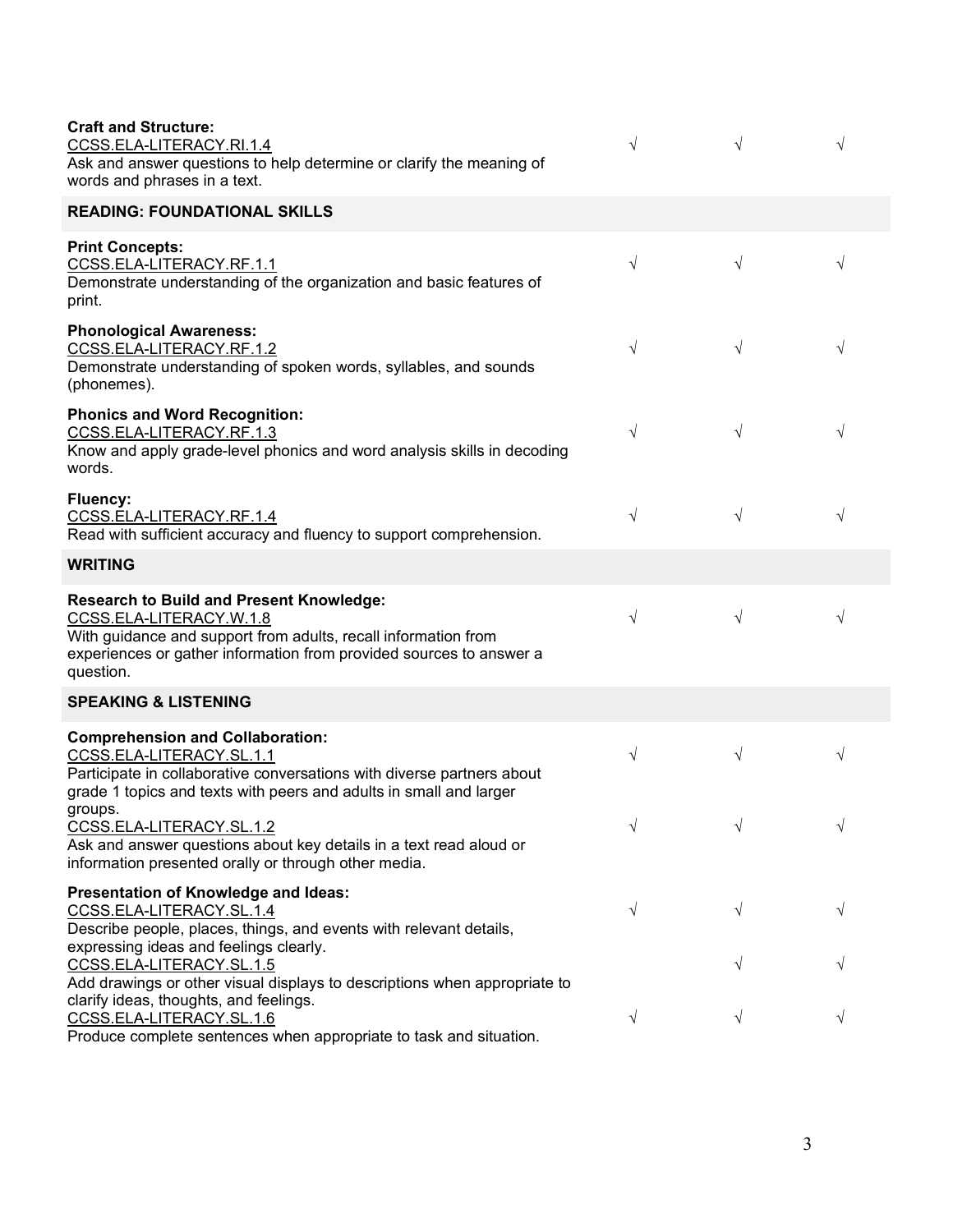## **LANGUAGE**

| <b>Conventions of Standard English:</b><br>CCSS.ELA-LITERACY.L.1.1<br>Demonstrate command of the conventions of standard English grammar         | $\mathcal{N}$ |               | $\Delta$ |
|--------------------------------------------------------------------------------------------------------------------------------------------------|---------------|---------------|----------|
| and usage when writing or speaking.                                                                                                              |               |               |          |
| CCSS.ELA-LITERACY.L.1.2<br>Demonstrate command of the conventions of standard English<br>capitalization, punctuation, and spelling when writing. |               | $\mathcal{N}$ |          |
| <b>Vocabulary Acquisition and Use:</b>                                                                                                           |               |               |          |
|                                                                                                                                                  |               |               |          |
| CCSS.ELA-LITERACY.L.1.4                                                                                                                          | N             |               |          |
| Determine or clarify the meaning of unknown and multiple-meaning                                                                                 |               |               |          |
| words and phrases based on grade 1 reading and content, choosing                                                                                 |               |               |          |
| flexibly from an array of strategies.                                                                                                            |               |               |          |
|                                                                                                                                                  |               |               |          |

| <b>SECOND GRADE</b>                                                                                                                                                                                                            | <b>Activity 1</b> | <b>Activity 2</b> | <b>Activity 3</b> |
|--------------------------------------------------------------------------------------------------------------------------------------------------------------------------------------------------------------------------------|-------------------|-------------------|-------------------|
| <b>READING: INFORMATIONAL TEXT</b>                                                                                                                                                                                             |                   |                   |                   |
| <b>Key Ideas and Details:</b><br>CCSS.ELA-LITERACY.RI.2.3<br>Describe the connection between a series of historical events, scientific<br>ideas or concepts, or steps in technical procedures in a text.                       | $\sqrt{ }$        | $\sqrt{}$         | $\sqrt{}$         |
| <b>Craft and Structure:</b><br>CCSS.ELA-LITERACY.RI.2.4<br>Determine the meaning of words and phrases in a text relevant to a<br>grade 2 topic or subject area.                                                                | $\sqrt{}$         | $\sqrt{}$         | $\sqrt{}$         |
| <b>READING: FOUNDATIONAL SKILLS</b>                                                                                                                                                                                            |                   |                   |                   |
| <b>Phonics and Word Recognition:</b><br>CCSS.ELA-LITERACY.RF.2.3<br>Know and apply grade-level phonics and word analysis skills in decoding<br>words.                                                                          | $\sqrt{}$         | $\sqrt{}$         | $\sqrt{}$         |
| Fluency:<br>CCSS.ELA-LITERACY.RF.2.4<br>Read with sufficient accuracy and fluency to support comprehension.                                                                                                                    | $\sqrt{}$         | $\sqrt{}$         | $\sqrt{}$         |
| <b>WRITING</b>                                                                                                                                                                                                                 |                   |                   |                   |
| <b>Research to Build and Present Knowledge:</b><br>CCSS.ELA-LITERACY.W.2.8<br>Recall information from experiences or gather information from provided<br>sources to answer a question.                                         | $\sqrt{ }$        | $\sqrt{}$         | $\sqrt{}$         |
| <b>SPEAKING &amp; LISTENING</b>                                                                                                                                                                                                |                   |                   |                   |
| <b>Comprehension and Collaboration:</b><br>CCSS.ELA-LITERACY.SL.2.1<br>Participate in collaborative conversations with diverse partners about<br>grade 2 topics and texts with peers and adults in small and larger<br>groups. | $\sqrt{}$         | $\sqrt{}$         | $\sqrt{}$         |